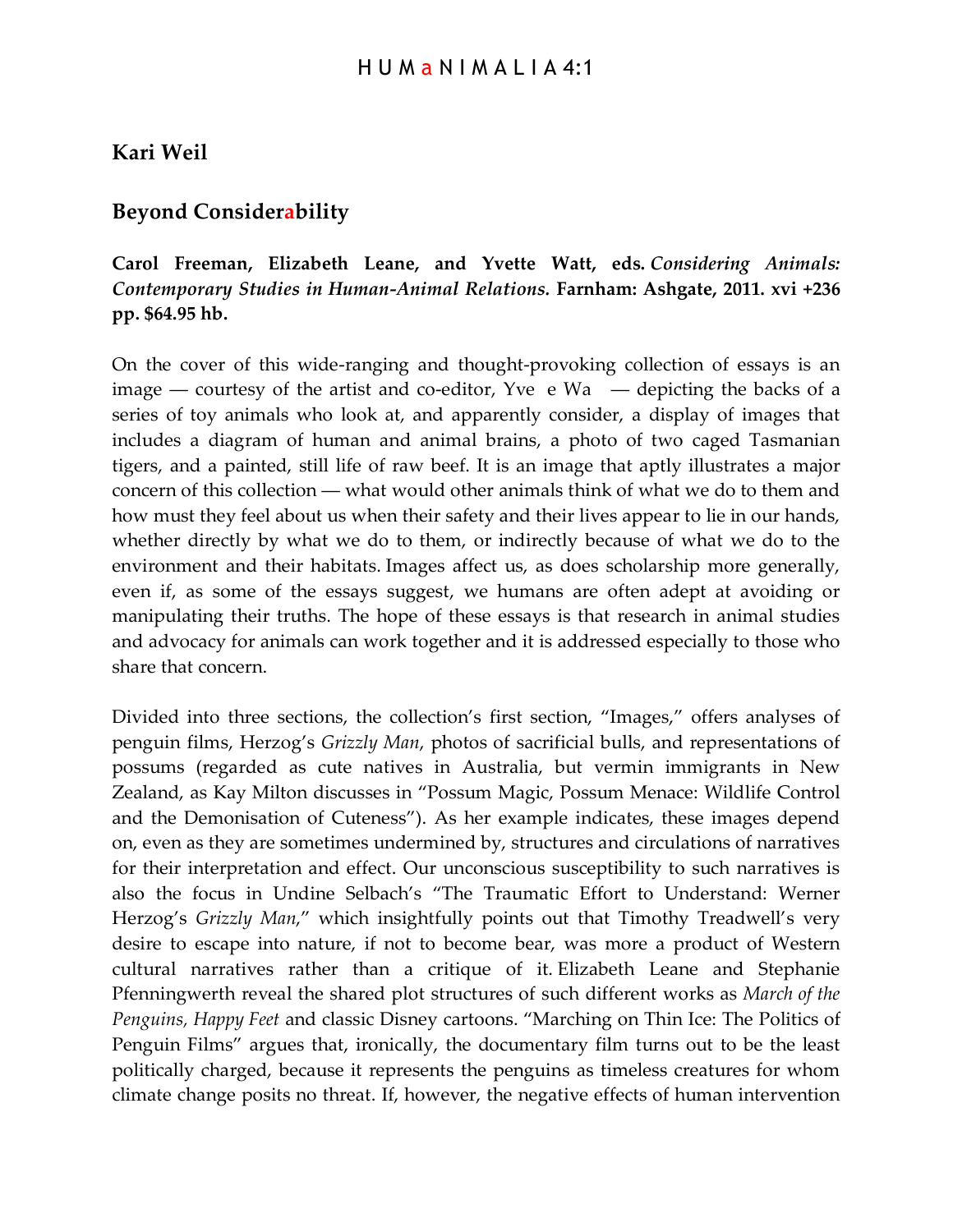are more in evidence in *Happy Feet*, sympathy for the penguins is shown to be garnered in this animated film by the way that they "dance like humans" (39).

If anthropomorphism can thus be strategic, it also carries the risks of anthropocentrism, as we find in many of the essays in the second section entitled, "Ethics." Anthropocentrism is the focus in "'Room on the Ark'?: The Symbolic Nature of U.S. Pet Evacuation Statutes for Nonhuman Animals," in which Marsha Baum examines the dependent legal status of animals in the US and how "property-driven principles"(107) negatively affected their evacuation during such disasters as Katrina. In her essay entitled, "Making Animals Matter: Why the Art World Needs to Rethink the Representation of Animals," Yvette Watt argues for the importance of representing animals as "individual, sentient and self-interested beings" in order to promote a concern for our relations with them. This strategic anthropomorphism appears to second Wendy Woodward's suggestion that representations of named individuals are "far more effective in engaging the reading public" than reports of "animals as species" (53). But in her "Naming the Unspeakable: Representations of Animal Deaths in Some Recent Sought African Print Media" Woodward also provocatively shows how the images of "individual deaths" have differing strategic effects depending on the particular species and their use-value to humans ― which is not quite the same as their property status (companion species, we can assume, would be different in this regard). Thus, in the case of two "food animals" ― a photographed bull "sacrifice" and a staged chicken slaughter ― their particular lives and deaths are read as exceptional, and so do little to change attitudes towards other, similar deaths, or towards slaughter more generally. On the other hand, the reports of David the baboon, killed after attempting to escape his troop in Cape Town, and Frida the lion cub killed in a canned hunt, attest to their individual suffering and to the ways they and their species more generally have become "sacrificial beings" and the victims of "unspeakable practices" that must not continue. Use value trumps empathy when it comes to changing our practices.

A different concern linking anthropomorphism and the representation of animals as individuals arises in many of the essays in the third section, entitled "Agency." Philip Armstrong argues for the importance of finding new ways to think of agency and of history, in terms other than those that depend on the conscious intention of an autonomous individual. He opens his essay on "Cetaceans and Sentiment" with the statement that "History is moved by emotion, no less than by ideology or economics" (169). It is a statement he illustrates with moving accounts of the impact of the visits of Opo, a bottlenosed dolphin, to Opononi Beach in New Zealand, and how these visits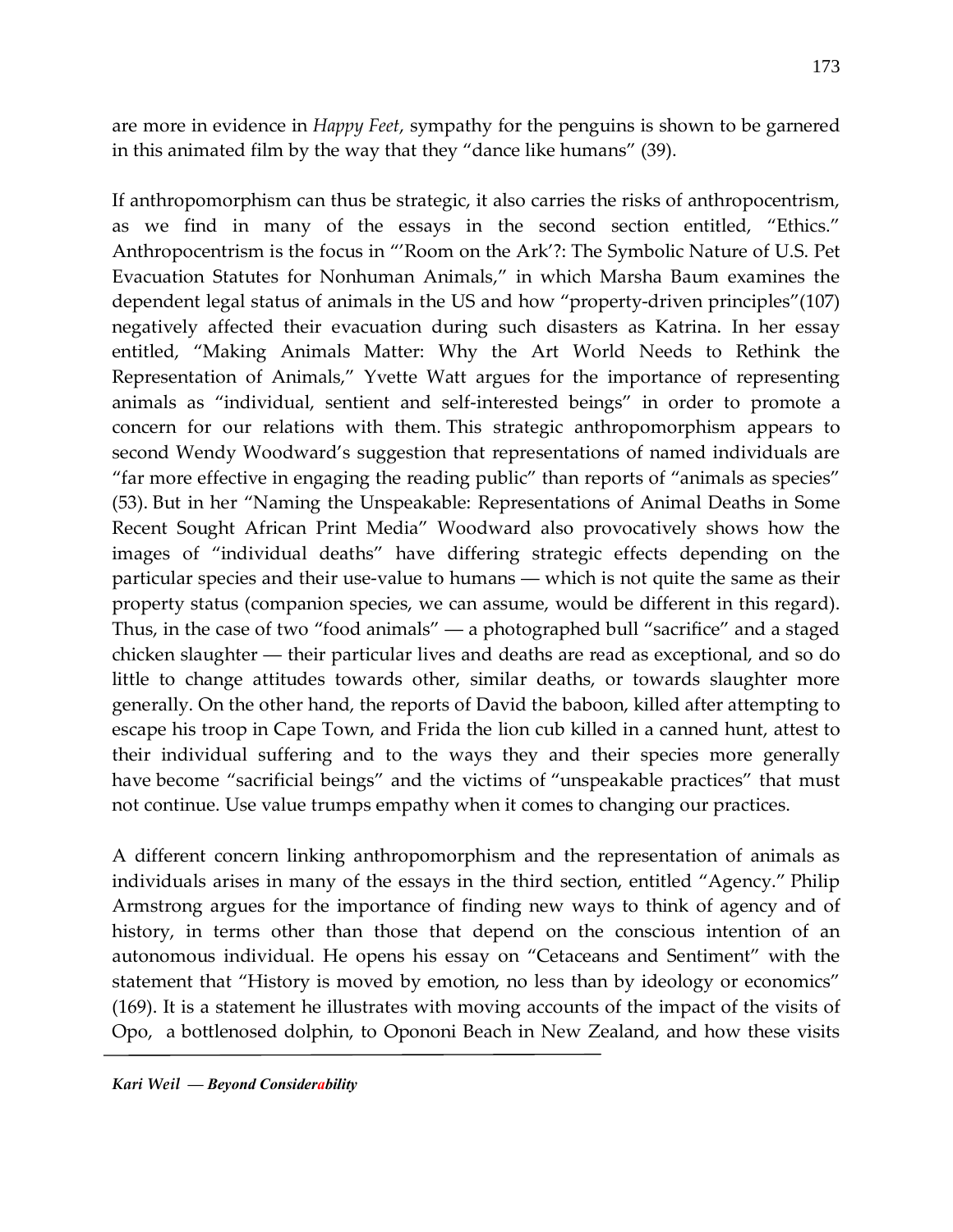became an enduring part of the local culture, told and retold in songs, children's books, photo montages and on TV shows. Armstrong suggests that these stories became "emblems for radical transformations of popular cultural affect," preparing the way for new public displays of sentiment towards cetaceans that would become commonplace in the sixties with such programs as *Flipper*. Affect becomes agency in conflicting, if not counter-productive, ways in Lucy Davis's "Zones of Contagion: The Singapore Body Politic and the Body of the Street-Cat," an account of the SARS epidemic in Singapore and the way its "fears, economic uncertainty and shame … are displaced onto the body of the cat" (183). Artfully interweaving these accounts with a first-person narrative of street-cat feeding in Singapore by a group of "cat-women," Davis reveals the thickly entangled relations and dependencies of sex, gender, race and species. With a similar regard for agency as relational and emerging out of "interactions" (166), Carol Freeman's essay, "Extinction, Representation, Agency: The Case of the Dodo," transforms the dodo from passive, historical object to a co-subject in order to consider what role it may have played in its own demise. Such attention to non-human animals as active agents in history prepares the final, provocatively titled essay by Tim Low, "When Nature is Not?" that wants to extend such agency to plants. He focuses on the savannah grasses that rose to dominance six to eight million years ago, and promoted the use of fire — "the most powerful tool at the disposal of early humans"(200) because they were easily burned. Flammable vegetation thus played an active role in the discovery of fire, Low argues, by making fires easy to light (201). To be sure, it should not be denied that the shape of our landscapes as of our tools is the product of much more than human activity (or intention) alone. But I would caution that the extent to which playing a role and having agency are regarded as one and the same may also determine the extent to which humans accept or shirk responsibility for their part in environmental change.

In closing with Low, who is a biologist, and beginning with a forward by the evolutionary biologist, Mark Bekoff, the collection is bookended by the voice of science. It is a distinctly empathic voice, echoed in ethologist Jonathan Balcombe's interior essay on "Pleasure's Moral Worth," and thus has a quite different inflection than the voice of science that is otherwise invoked in the volume. In their introduction, the editors emphasize the importance of including science in the volume to "deepen" its interdisciplinarity. Elsewhere they speak of the "antidisciplinarity" of animal studies, which is defined "more by the subject of its analysis" (3). Perhaps the discrepancy between the "inter" and the "anti" is related to the conflicted status of science in the collection. It is that which needs to be there, according to the editors, but for what purposes it isn't clear. Carol Freeman points out with regard to the dodo, that so-called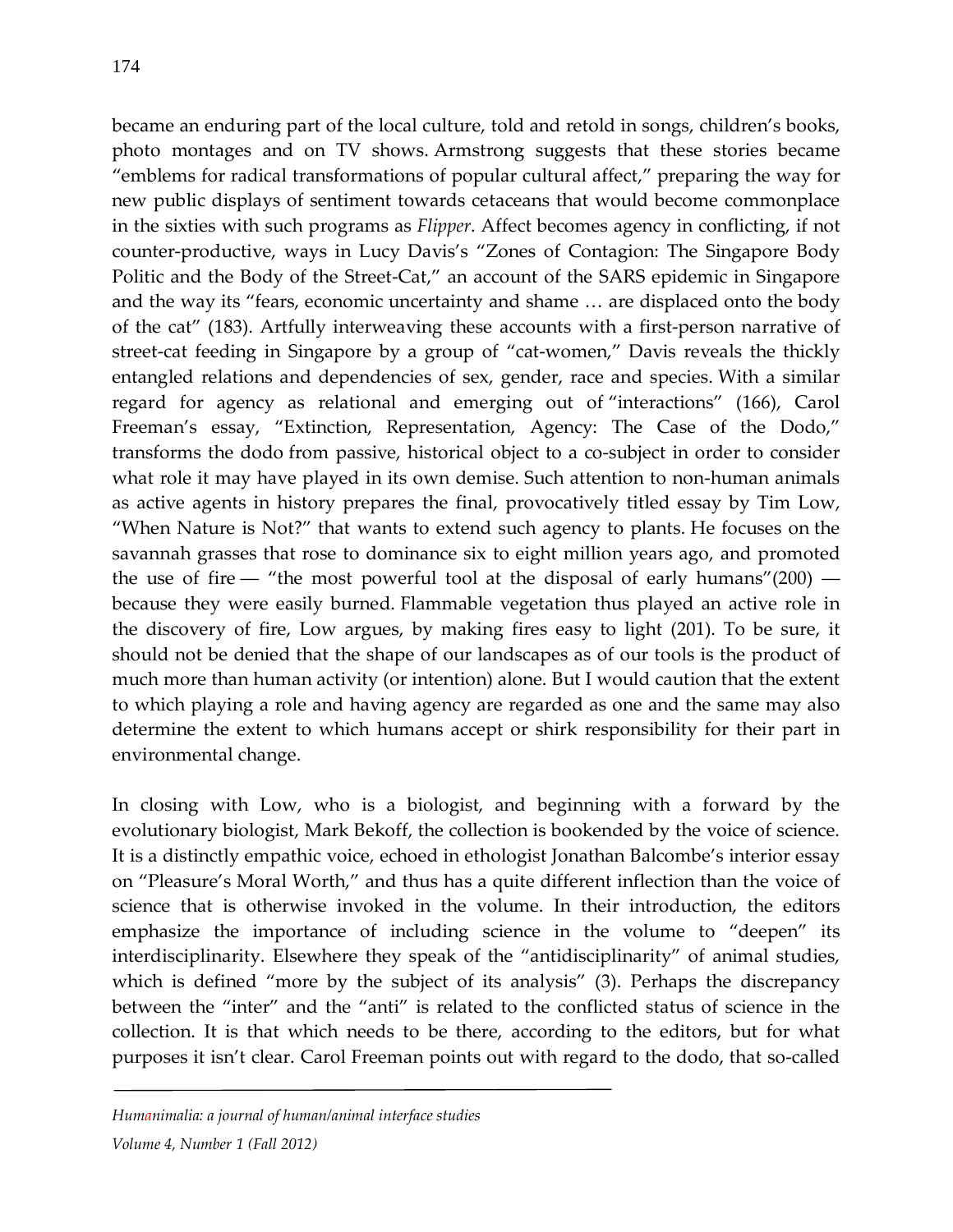"scientific" illustrations were often derived from erroneous, popular illustration or hearsay from sailors (162). In "The Speech of Dumb Beasts," Helen Tiffin demonstrates the ways in which "scientific representations of animals challenge (or ignore) the potentials of animal speech" that are so prevalent in fiction. Where most branches of science will condemn anthropomorphic interpretations of animal behavior, Tiffin points out that the 1987 Veterinary Medical Association Report acknowledges the "tacit assumption of anthropomorphism" for animal research that is used to model humans (146). Jed Mayer's insightful and important essay, "The Nature of the Experimental Animal: Evolution, Vivisection, and the Victorian Environment," focuses on the difficulties that both environmental and animal welfare movements in Victorian England had in "negotiating the often conflicting demands of Romantic sympathy and rational science" (93). Evolutionary theory itself fueled the conflict by offering both the theoretical foundation for using animals as models for humans, and hence for practices such as vivisection, but also for lending support to the "great link" between humans and the nonhuman world, thereby fostering a sense of moral kinship and responsibility with animals. And any "sentimentalism" towards animals in the Victorian era would, according to Philip Armstrong, come to be held in contempt with "simultaneous rise of positivist science and industrial capitalism," which perceived compassion for animals as an obstacle to progress or profit (176).

What does science add, we might ask, echoing the question "what does art add" that Steve Baker poses in his opening essay, "Contemporary Art and Animal Rights." What does it add to the representation of animals at all, if not to advocacy for their lives? We think that science will give us some certainty, perhaps not unlike the "expectation" that philosophy "is 'meant to settle' things" (27). But art, Baker argues, "generally fails 'to settle' things" and this, moreover, is not its failure but its strength. It invites the viewer to take note of the uncertainties of how and what we see, and of the unpredictable nature of what we feel. Art should neither propose specific forms of action nor offer precise information. Nor, according to the three artists he considers ― all women: Sue Coe, Bri a Jachinski and Angela Singer ―, should artists ever allow their passion for a cause to slide into a "comforting sentimentality" (27); this despite Armstrong's arguments for the political possibility of sentimentality (the gendering of sentimentality would of course be important to consider here). Baker cites Coe's statement that "the most political art is the art of ambiguity," but he cautions that the politics of ambiguity is a politics of unclear outcomes.